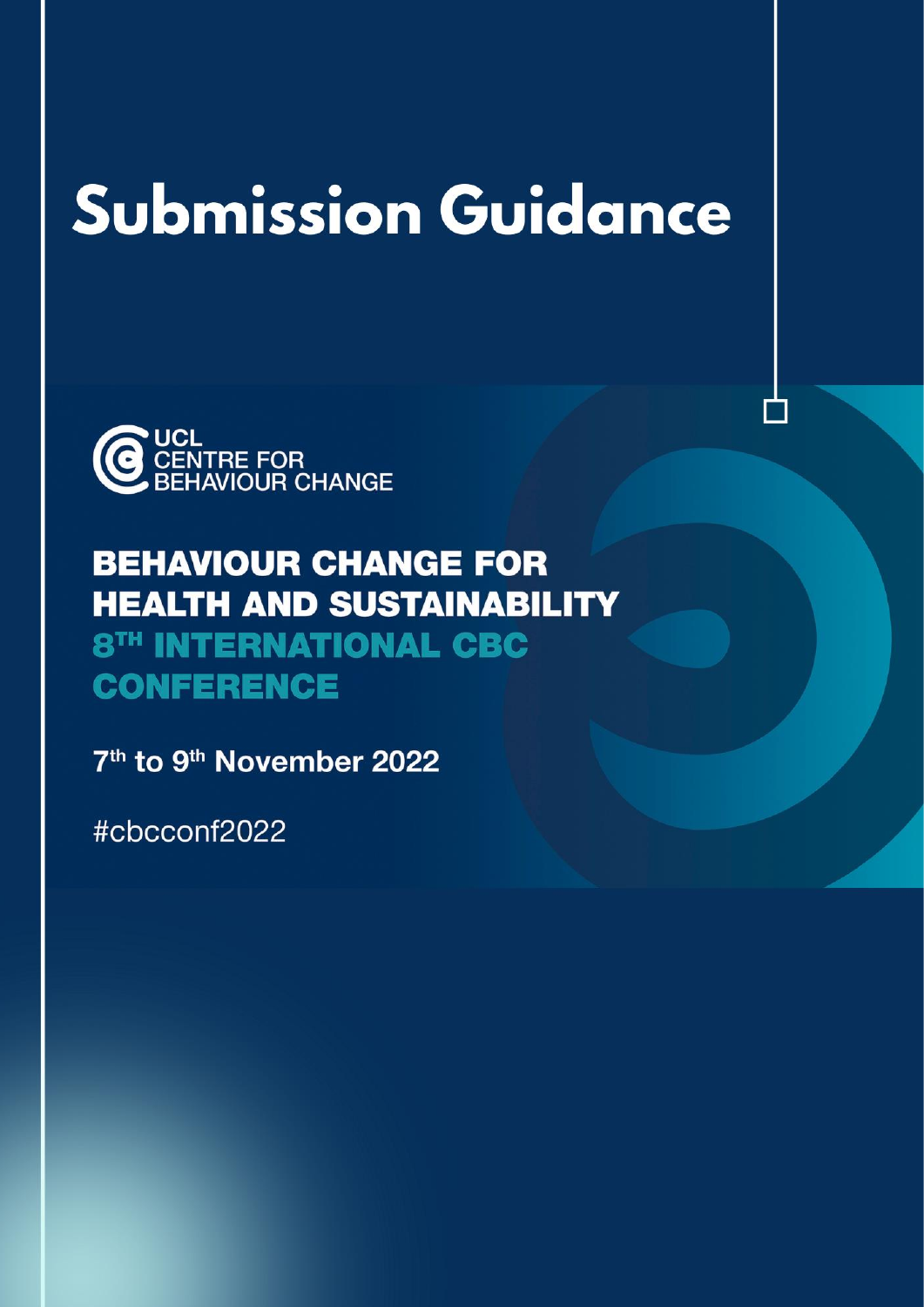# Introduction: 8th CBC Conference 2022 - Behaviour Change for Health and Sustainability

Welcome to the abstract submission portal for the 8th UCL Centre for Behaviour Change Conference 2022 – Behaviour Change for Health and Sustainability.

# Call for abstracts

We are now open for submissions.

# Submission guidelines

#### **Submission process**

Abstract submissions will close on Monday, 27 June 2022. We intend to notify submitting authors of the decisions by w/c 5 September 2022.

- Abstracts should be no more than 350 words.
- Contributors should select whether they are submitting under the heading of 'Research', 'Knowledge in Practice', 'Symposium' or 'Panel discussion/debate'.
- Please note, we can only accept one oral presentation per presenter per study. In addition, they may wish to contribute to a panel discussion and/or give poster presentations.
- We specifically encourage submissions from industry which would typically fall into the 'Knowledge in Practice' category. Both 'Research' and 'Knowledge in Practice' submissions can be for oral or poster presentation.

## Submission categories

#### *Research Abstracts*

Research abstracts typically present original primary research, including research in an applied setting. Often, these pieces of work will have involved an academic researcher.

Abstracts submitted under this category:

- Behaviour change research for health (either digital or non-digital) or sustainability and should clearly indicate the Rationale, Aims, Methodology (e.g. experiment, RCT, survey, interview study, think-aloud study, observational study), Analysis, Results and Conclusions. Unless there are good reasons not to, these should be used as headings (i.e. please submit a structured abstract).
- Abstracts involving primary research (rather than reviews or conceptual analyses) must have followed the appropriate standards of ethics in research and have received appropriate ethical approval.
- Research where data collection and analyses are completed at time of submission will usually be given priority for oral presentations (or where a persuasive case is provided that the results will be available by the time of the conference)

#### *'Knowledge in Practice' abstracts*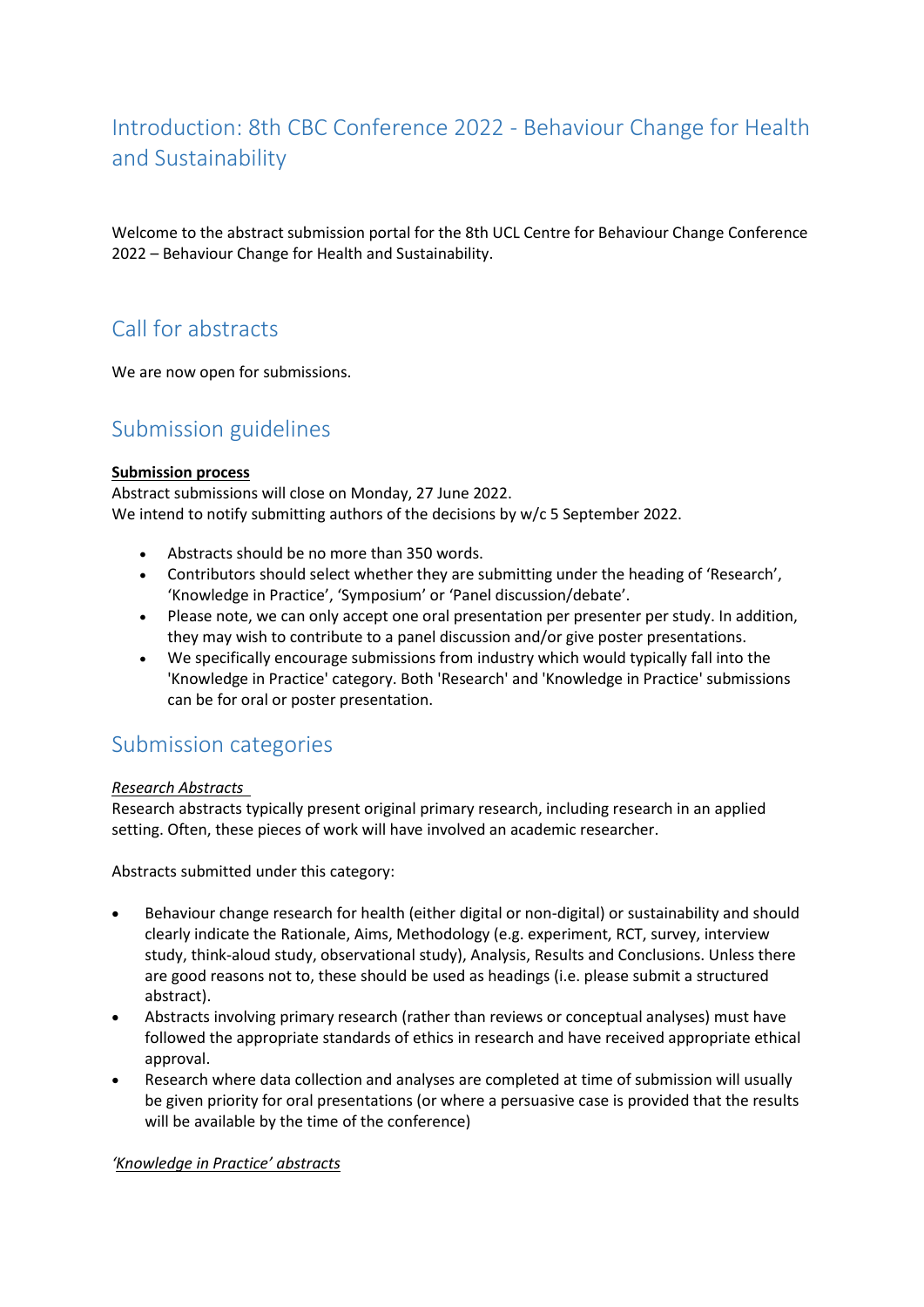Knowledge in practice abstracts typically showcase projects or products that were conducted/developed in a non-academic context.

While abstracts may follow a similar format to the research abstracts (indicating Rationale, Aims, Methodology (e.g. experiment, RCT, survey, interview study, think-aloud study, observational study), Analysis, Results and Conclusions in a structured format with sub-headings, it is not necessary for all abstracts submitted in this category to be structured in a specific format. Abstracts submitted under this category should:

- Showcase aims and/or results of the project or product and be clearly related to behaviour change in health,
- Include a description of what will be demonstrated and how the project/product was developed, tested and used.

Innovative product descriptions or demonstrations may be included in a dedicated demonstration session depending on the number of submissions.

#### *Symposia abstracts*

Abstracts under this category should describe a series of 'research abstracts' focused on a particular topic, including four oral presentations from different authors on a related topic. *Please note that the total time for a symposium is 1h 20m consisting of 4 x 20 minute time slots (15 minutes per presenter & 5 minutes for discussion).*

Submissions must state the convenor/chair and a discussant to provide an overview and facilitate discussion. Ideally the discussant will be external to the work presented. Abstracts for symposia should include:

- Title and summary (max. 350 words) of the symposium
- Title of each oral presentation by author
- Name of each first author, including their institutional affiliation, and name(s) and institutional affiliation(s) of the co-author(s)
- Abstract for each presentation (max. 350 words), which should follow the guidelines for Research abstracts

All this information should be submitted at the same time by the symposia convenor

#### *Panel discussion/debate abstracts*

Panel discussions are welcome on any topic relating to behaviour change for health or sustainability.

The convener should take responsibility for leading the discussion. It should be planned that at least 50% of the time allocation is for audience participation.

Abstracts submitted under this category should:

- Describe a proposed topic and will involve a convener and four panellists,
- Include a title and an overview abstract (max. 350 words) using the following headings: objectives, rationale and summary
- Include a summary of each panellist's contribution outlining their focus or approach (max 350 word abstract each)

All this information should be submitted at the same time by the discussion convener